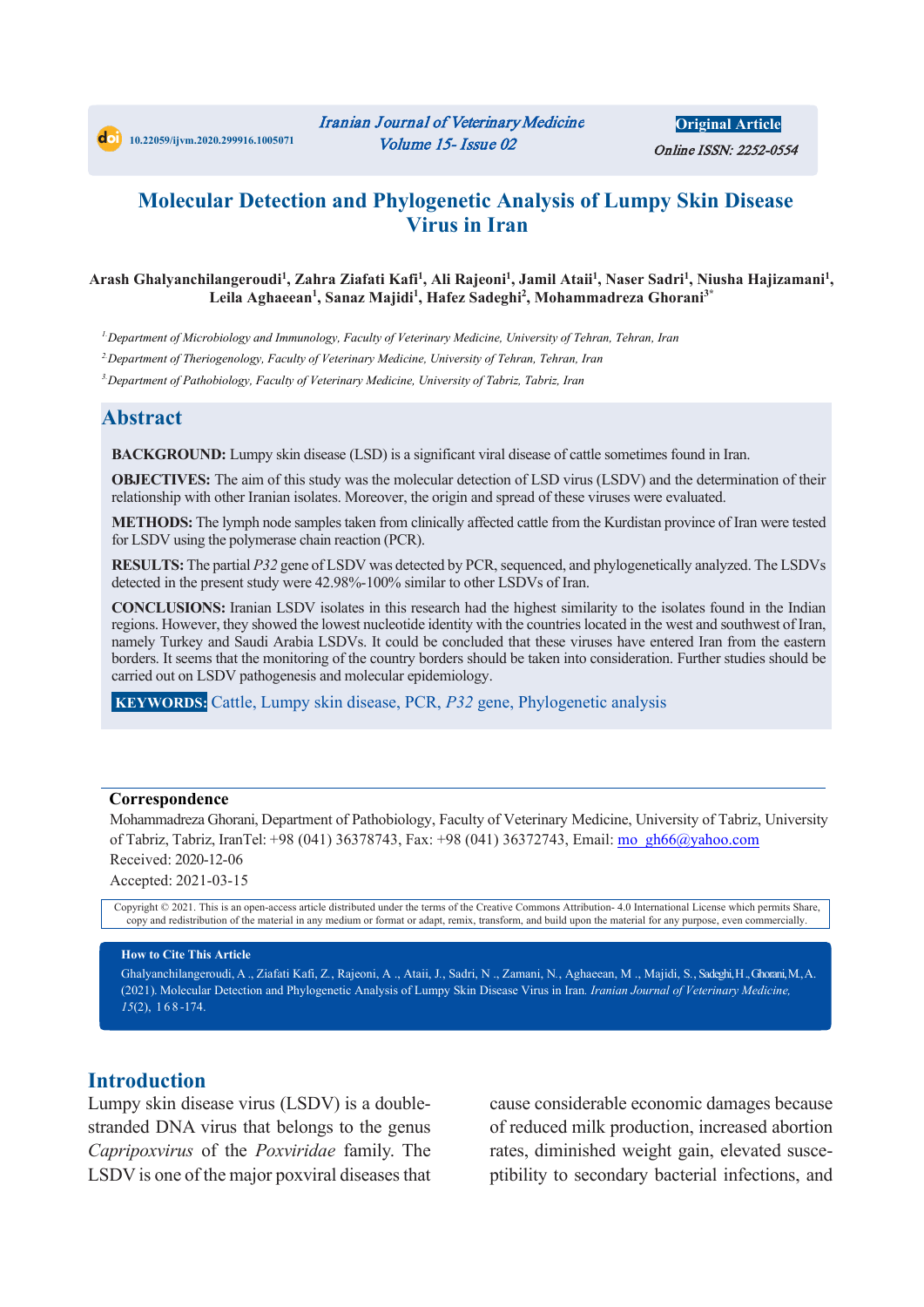high mortality (MacLachlan and Dubovi, 2017). Clinical signs of LSDV in cattle are fever and nodular skin lesions that can spread on the body. Generalized lymphadenitis and edema of the limbs may also occur.

The LSDV was first recognized in 1929 in diverse animals in Zambia and other African countries (Tuppurainen and Oura, 2012). The LSDV was observed in the Middle East in 1989, and since then, several outbreaks have occurred, and there is a risk of LSDV becoming endemic in some countries in the region (Oie, 2010). Before 2012, the disease was reported sporadically in the Middle East. However, the incidence of the disease has increased in many countries since 2012 (Al-Salihi and Hassan, 2015; Ben-Gera *et al.*, 2015; Kasem *et al.*, 2018; Mercier *et al.*, 2018; Sameea Yousefi *et al.*, 2017; Şevik and Doğan, 2017). The LSDV outbreaks were reported in the northwestern provinces of Iran in 2014. The disease leads to detrimental economic effects due to animal mortality, reduced milk production, and health costs (Sameea Yousefi *et al.*, 2017).

The results of another study showed the presence of LSDVs in the northwest of Iran, which were genetically related to each other with more than 99% identity (Yousefi *et al.*, 2018). Sameea Yousefi *et al.* studied the relationships between LSDVs isolated from different regions of Iran. Phylogenetic analysis revealed a high sequence similarity between LSDVs in Iran and African isolates. They suggested that LSDVs had entered Iran from Iraq (Yousefi *et al.*, 2018).

In the present study, the diagnosis of LSD was based on clinical signs that were confirmed by the polymerase chain reaction (PCR) detection of *Capripoxvirus* infection. In the clinical examination of the cattle with LSDV, skin nodules, superficial lymph node enlargement, and loss of appetite were the most frequent symptoms. Other signs included fever, edema in various body parts, and mucosal discharge. A large number of studies have documented the same symptoms in natural (Agag *et al.*, 1992; Body *et al.*, 2012; El-Neweshy *et al.*, 2013) or experimental infections (Osuagwuh *et al.*, 2007). PCR is the common diagnostic method for this disease (Zhou et al., 2012). The *P32* gene is a structural protein suitable for molecular detection and phylogenetic analysis (OIE, 2016; Tian *et al.*, 2010). Furthermore, the P32 antigen plays an essential role in disease pathogenesis and the production of antibodies against Capripoxviruses (El-Kholy *et al.*, 2008; Hosamani *et al.*, 2004; Mafirakureva *et al.*, 2017; Tian *et al.*, 2010; Zhao *et al.*, 2017). In a recent study, it was reported that tracing the origin of LSDV isolates using the *P32* gene could be reliable in phylogenetic studies (Mafirakureva *et al.*, 2017).

## **Materials and Methods**

## **Sample Collection**

During the onset of LSD in two cattle herds in Kurdistan, Iran in January 2020, lymph node samples were collected from dead cows and transferred to the laboratory under cold chain conditions. Phosphate-buffered saline solution and sterile homogenizer were used to prepare a homogenate of the sampled tissues (100 mg). The suspensions were centrifuged and the supernatant was collected for viral DNA extraction.

## **DNA Extraction**

Total DNA was extracted from samples according to the instructions of the manufact-urer of the commercial extraction Kit (Sina-Clon Co., Iran).

## **PCR**

The PCR was performed using the primers described by Ireland and Binepal (Ireland and Binepal, 1998). The primers were designed to amplify a specific segment of 192 bp. The sequences of forward and reverse primers for PCR amplification were 5'-TTTCCTGATT-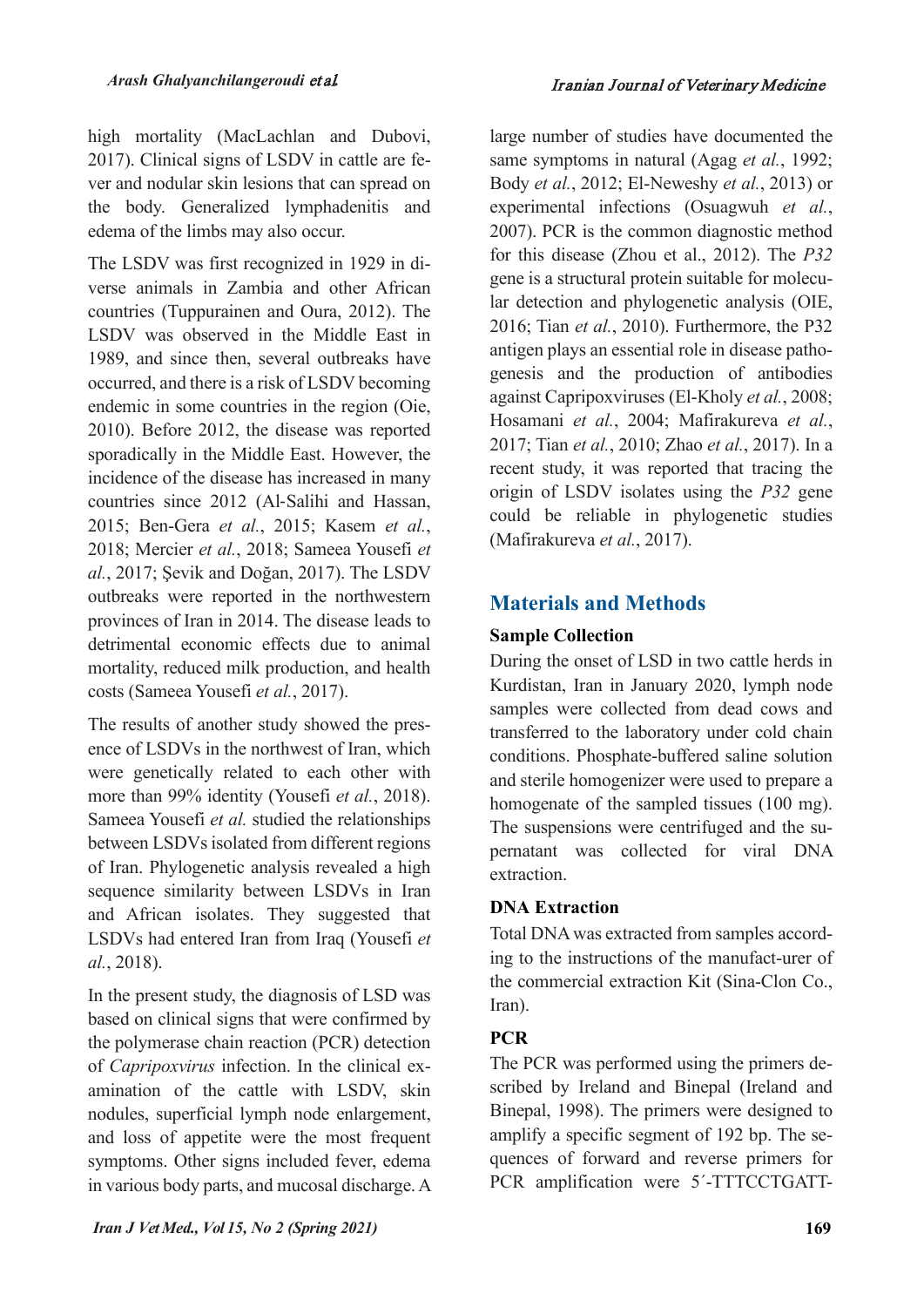#### *Molecular Characterization of LSDV in Iran Arash Ghalyanchilangeroudi* et al*.*

TTTCTTACTAT-3´ and 5´-AAATTATATACG TAAATAAC-3´, respectively.

The PCR was carried out with a total volume of 25 μL containing 2.5 μL genomic DNA, 1 μL of each primer, 12.5 μL of Taq DNA Polymerase Master Mix RED (Amplicon, Denmark), and 8 μL of distilled water. The PCR reactions were conducted under the following thermal conditions: initial denat-uration for 2 min at 94°C, followed by 40 cycles of denaturation (50 s at 94 $\textdegree$ C), primer annealing (50 s at 50 $\textdegree$ C), and strand extension (60 s at 72°C), ending with a final strand extension step for 10 min at 72°C. The PCR products were visualized in 1.5% (w/v) agarose gel under a UV transilluminator.

### **DNA Sequencing and Phylogenetic Analysis**

All samples were evaluated by PCR and the PCR products of positive samples were sequenced (Bioneer Co., Korea). Sequences were aligned using ClustalW pairwise alignment. Sequences of reference strains and other detected LSDVs were obtained from the NCBI database. Analysis was performed using the neighborjoining statistical method with 1000 bootstrap replications based on the distance and phylogenetic tree of LSDVs isolates. Sequences were

selected from the close strains of the virus in different countries based on location, time, and the results of genetic analysis. The sequences of identified LSDVs in this study were submitted in GenBank under the accession numbers MT050465 and MT050466.

## **Results**

#### **Molecular Detection**

Viral DNAs specific for LSDV were found in all samples. In the current investigation, a 192 bp fragment of the *P32* gene was amplified and matched with the published articles on the *P32* gene.

#### **Sequence Analysis**

By sequencing the fragments of 192 bp of PCR products, the partial *P32* gene was identified, which encodes the antigenic structural protein. The nucleotide alignment of the sequences showed a similarity of 42.98%-100% between the two selected LSDV sequences and other Iranian strains of the LSDV isolates [\(Table 1\)](#page-2-0). Phylogenetically, four distinct clusters were indicated in the constructed tree of the *P32* gene. In the present study, the identified strains of the LSDVs belonged to the second cluster, which contains other isolates of the virus from India (Figure 1).

<span id="page-2-0"></span>**Table 1.** The similarity matrix calculated using Mega 7 for the LSDVs and other Iranian selected LSDVs based on the partial *P32* gene sequences.

|   |                                        |     |     | 3    |     | 5   | 6   |     | 8 | 9 | 10 | 11 |
|---|----------------------------------------|-----|-----|------|-----|-----|-----|-----|---|---|----|----|
|   | Lumpy skin disease virus strain UT-    | ##  |     |      |     |     |     |     |   |   |    |    |
|   | Samira-Hamid1                          | ##  |     |      |     |     |     |     |   |   |    |    |
|   | Lumpy skin disease virus strain UT-    | 98. |     |      |     |     |     |     |   |   |    |    |
|   | Samira-Hamid 2                         | 77  |     |      |     |     |     |     |   |   |    |    |
|   | Sheeppox virus isolate SPPV-           | 98. | 98. |      |     |     |     |     |   |   |    |    |
|   | GL(KT438551.1)                         | 63  | 63  |      |     |     |     |     |   |   |    |    |
|   | Sheeppox vi-                           | 98. | 98. | 100  |     |     |     |     |   |   |    |    |
|   | rus strain SPPV/SA5/2016(MG232386.1)   | 63  | 63  | .00  |     |     |     |     |   |   |    |    |
| 5 | Sheeppox vi-                           | 98. | 98. | 100  | 100 |     |     |     |   |   |    |    |
|   | rus strain 204/14(MH924596.1)          | 63  | 63  | .00. | .00 |     |     |     |   |   |    |    |
| 6 | Lumpy skin disease virus isolate LSDV- | 45. | 45. | 48.  | 48. | 48. |     |     |   |   |    |    |
|   | WA-1(KX960778)                         | 06  | 96  | 28   | 28  | 28  |     |     |   |   |    |    |
|   | Lumpy_skin_disease_virus isolate GPV-  | 45. | 45. | 48.  | 48. | 48. | 99. |     |   |   |    |    |
|   | Vaccine-Gorgan(KX960782)               | 06  | 96  | 28   | 28  | 28  | 41  |     |   |   |    |    |
| 8 | Lumpy skin disease virus isolate ShPV- | 43. | 44. | 46.  | 46. | 46. | 97. | 97. |   |   |    |    |
|   | Vaccine-RM65(KX960781)                 | 83  | 72  | 90   | 90  | 90  | 65  | 06  |   |   |    |    |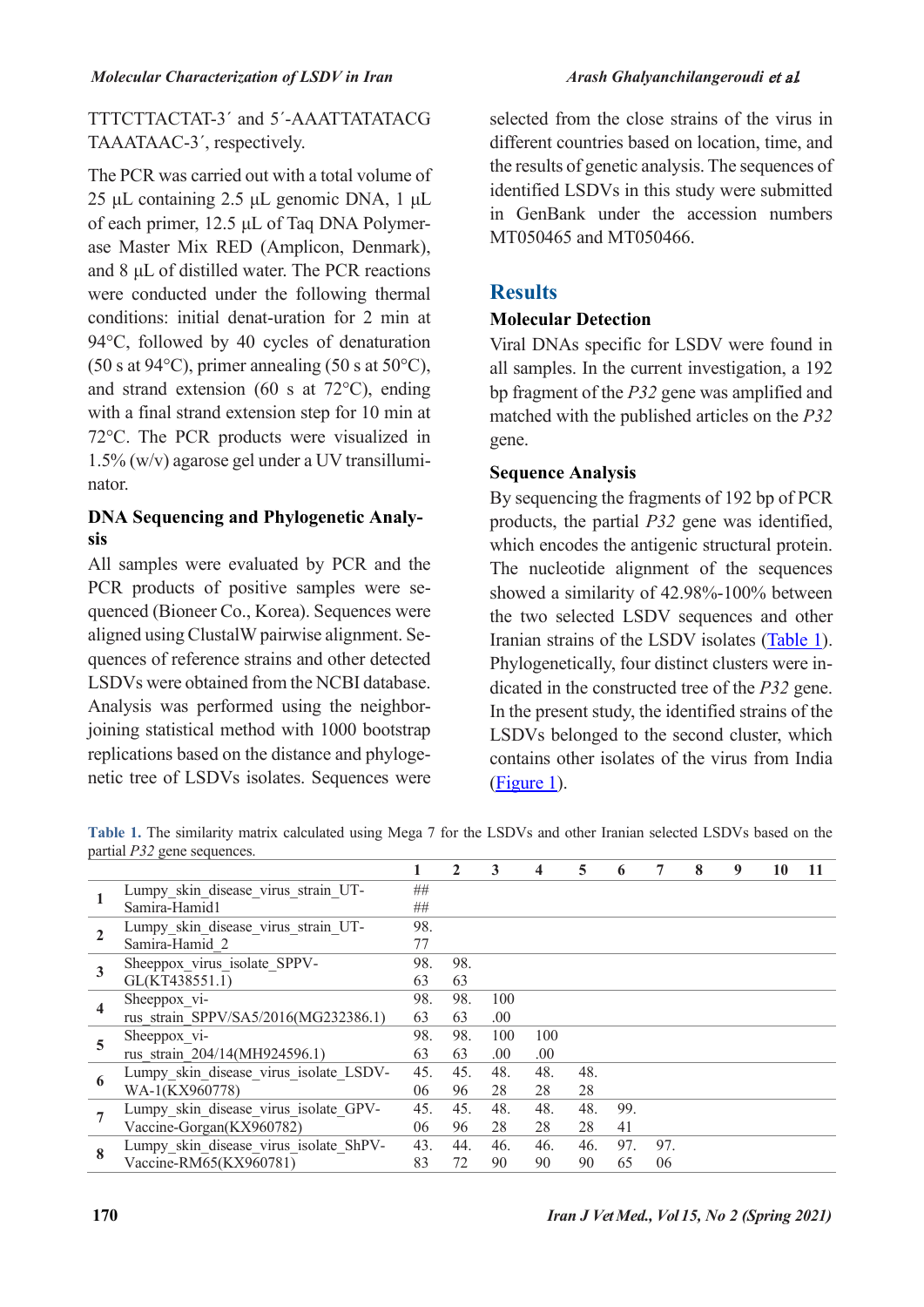#### *Arash Ghalyanchilangeroudi* et al*.* Iranian Journal of Veterinary Medicine

|  | Lumpy skin disease virus isolate LSDV-                  | 43. | 44. | 46.       | 46.       | 46.       | 98.       | 97.       | 95. |      |          |  |
|--|---------------------------------------------------------|-----|-----|-----------|-----------|-----------|-----------|-----------|-----|------|----------|--|
|  | EA-4(KX960772)                                          | 83  |     | 90        | 90        | 90        | 24        | 65        | 88  |      |          |  |
|  | Lumpy_skin_disease_virus strain Ku-                     | 43. | 42. | 43.       | 43.       | 43.       | 46.       | 47.       | 46. | 46.  |          |  |
|  | bash/KAZ/16(MN642592.1)                                 | 48  | 98  | 93        | 93        | 93        | 34        |           | 34  | 34   |          |  |
|  | Lumpy skin disease virus iso-<br>late_Kenya(MN072619.1) | 48  | 98  | 43.<br>93 | 43.<br>93 | 43.<br>93 | 46.<br>34 | 47.<br>15 | 34  | -46. | 10<br>00 |  |



 $\frac{}{0.2}$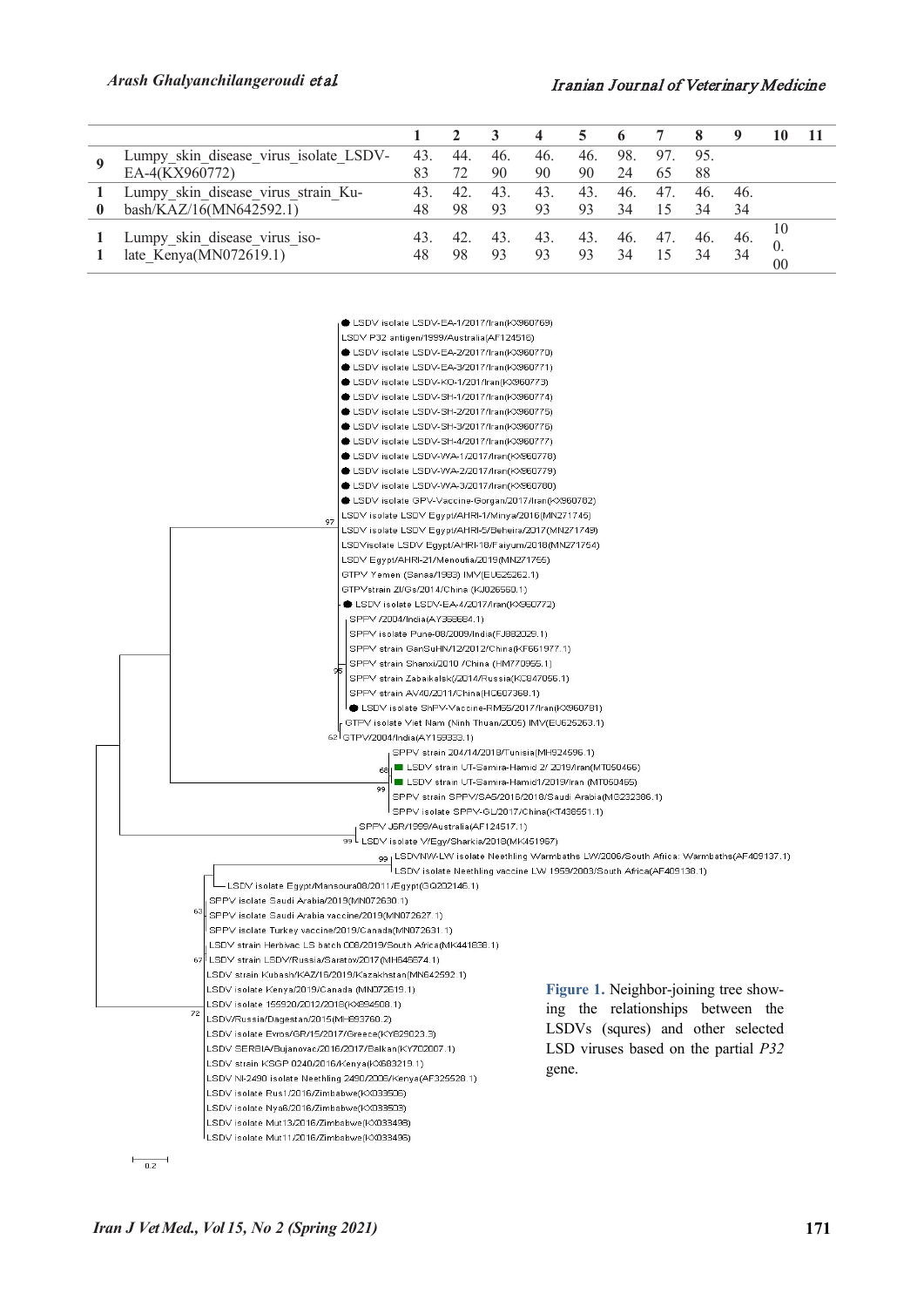## **Discussion**

The LSDV is a contagious viral disease that infects cattle. In this study, two herds of cattle were sampled to assess the LSDV. Dead cattle were also studied for the presence of LSDVs by PCR. Among the studied animals, two LSDV cases were identified based on the *P32* gene, were examined for phylogeny, and the phylogenetic tree was drawn.

The phylogenetic tree shows four groups as follow: Group 1 is related to the Iranian isolates that were reported in the past years (circles), Group 2 belongs to the LSDVs detected in the current study (squares), and Groups 3 and 4 refer to other isolates from other countries, especially in the west of Iran (Figure 1). Nucleotide sequence analysis of these isolates showed 99.98% similarity with LSDV strains from different regions of India. However, phylogenetic trees of LSDVs from Turkey, Saudi Arabia, Russia, Serbia, and Kenya had separate clusters from LSDVs in this study [\(Table 1\)](#page-2-0).

## The LSDVs found in the present study had fewer similarities to other Iranian isolates in other investigations. It could be concluded that ,probably the source of Iranian isolates is India and the LSDVs entered Iran from India. Illegal transport of livestock from widespread country borders without proper monitoring and control could be the reason for this subject. The isolates of Iran were less similar to the ,countries in the west and southwest of Iran such as Turkey and Saudi Arabia. This indicates that the viruses entered Iran from the east of the country.

## **Acknowledgments**

The authors would like to thank Ghalyanchi Laboratory experts for their technical support.

## **Conflict of Interest**

The authors declare that they have no conflict of interest.

## **References**

- Agag, B., Mousa, S., Hassan, H., Saber, M., El-Deghidy, N. S., & El-Aziz, A. M. A. (1992). Clinical, serological and biochemical studies on lumpy skin disease. *J Appl Anim Res, 1*(1), 13- 23. [DOI:10.1080/09712119.1992.9705904]
- Al-Salihi, K., & Hassan, I. (2015). Lumpy skin disease in Iraq: study of the disease emergence. *Transbound Emerg Dis, 62*(5), 457- [DOI:10.1111/tbed.12386] [PMID]
- Ben-Gera, J., Klement, E., Khinich, E., Stram, Y., & Shpigel, N. (2015). Comparison of the efficacy of Neethling lumpy skin disease virus and x10RM65 sheep-pox live attenuated vaccines for the prevention of lumpy skin disease-The results of a randomized controlled field study. *Vaccine, 33*(38), 4837-4842. [DOI:10.1016/j.vaccine.2015.07.071] [PMID]
- Body, M., Singh, K. P., Hussain, M. H., Al-Rawahi, A., Al-Maawali, M., Al-Lamki, K., & Al-

Habsy, S. (2012). Clinico-histopathological findings and PCR based diagnosis of lumpy skin disease in the Sultanate of Oman. *Pak Vet J, 32*(2), 206-210.

- El-Kholy, A. A., Soliman, H. M., & Abdelrahman, K. A. (2008). Polymerase chain reaction for rapid diagnosis of a recent lumpy skin disease virus incursion to Egypt. *Arab J Biotech, 11*, 293-302.
- El-Neweshy, M., El-Shemey, T., & Youssef, S. (2013). Pathologic and immunohistochemical findings of natural lumpy skin disease in Egyptian cattle. Pak Vet J, 33(1), 60-64.
- Hosamani, M., Mondal, B., Tembhurne, P. A., Bandyopadhyay, S. K., Singh, R. K., & Rasool, T. J. (2004). Differentiation of sheep pox and goat poxviruses by sequence analysis and PCR-RFLP of P32 gene. *Virus Genes, 29*(1), 73-80. [DOI:10.1023/B:VIRU.0000032790.16751.13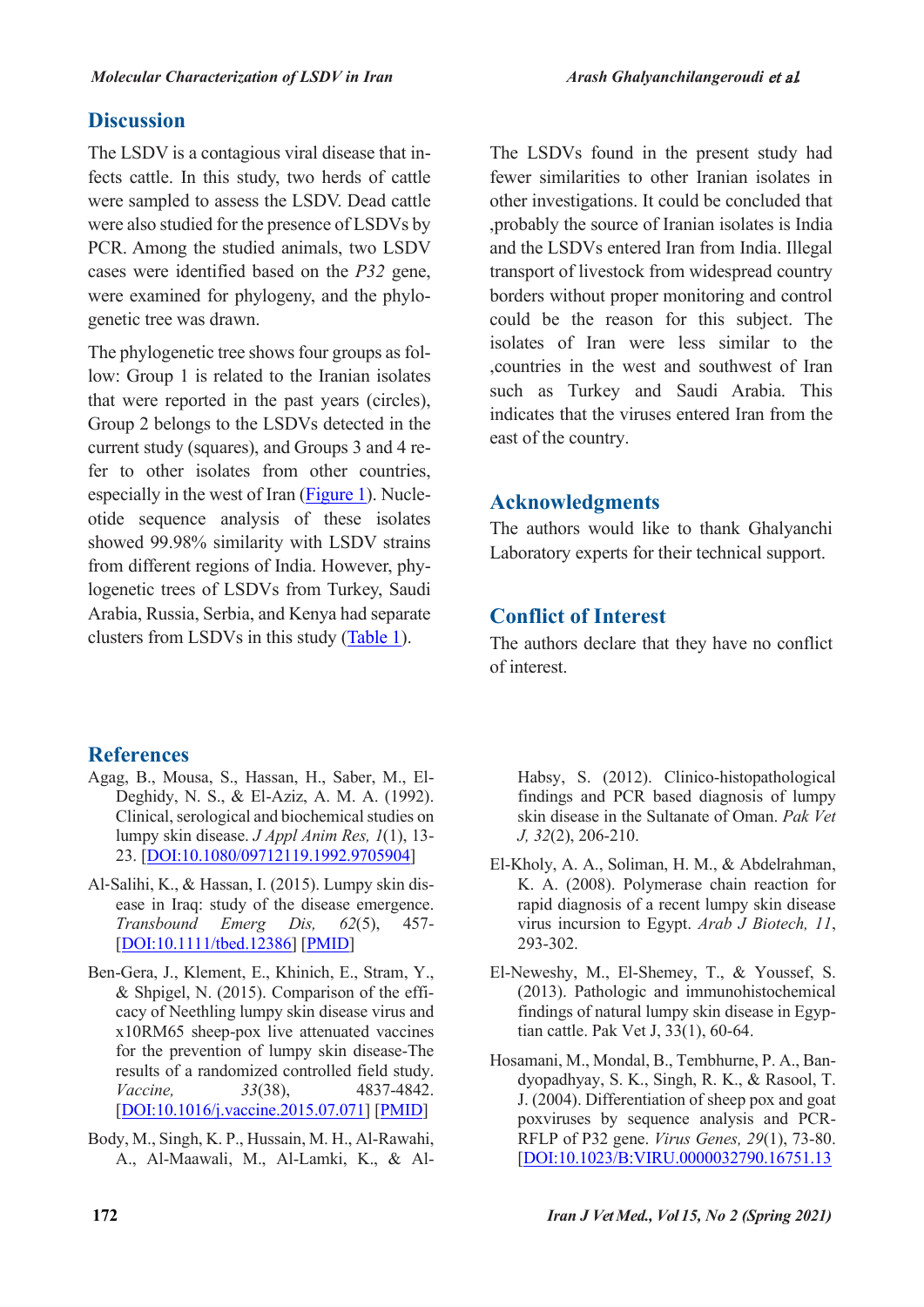#### ] [PMID]

- Ireland, D., & Binepal, Y. (1998). Improved detection of capripoxvirus in biopsy samples by PCR. *J Virol Methods, 74*(1), 1-7. [DOI:10.1016/S0166-0934(98)00035-4]
- Kasem, S., Saleh, M., Qasim, I., Hashim, O., Alkarar, A., Abu-Obeida, A., . . . Al-Doweriej, A. (2018). Outbreak investigation and molecular diagnosis of lumpy skin disease among livestock in Saudi Arabia 2016. *Transbound Emerg Dis,* 65(2), e494-e500. [DOI:10.1111/tbed.12769] [PMID]
- MacLachlan, N., & Dubovi, E. (2017). *Fenner's Veterinary Virology* (Fifth Ed.), Chapter 29, Flaviviridae, West Nile Virus. In: Academic Press is an imprint of Elsevier.
- Mafirakureva, P., Saidi, B., & Mbanga, J. (2017). Incidence and molecular characterisation of lumpy skin disease virus in Zimbabwe using the P32 gene. *Trop Anim Health Prod, 49*(1), 47-54. [DOI:10.1007/s11250-016-1156-9] [PMID]
- Mercier, A., Arsevska, E., Bournez, L., Bronner, A., Calavas, D., Cauchard, J., . . . Lefrançois, T. (2018). Spread rate of lumpy skin disease in the Balkans, 2015-2016. *Transbound Emerg Dis, 65*(1), 240-243. [DOI:10.1111/tbed.12624] [PMID]
- OIE. (2016). Lumpy Skin Disease. In: OIE (ed), Biomed Res Int. OIE Terrestrial Manual.
- Osuagwuh, U. I., Bagla, V., Venter, E. H., Annandale, C. H., & Irons, P. C. (2007). Absence of lumpy skin disease virus in semen of vaccinated bulls following vaccination and subsequent experimental infection. *Vaccine, 25*(12), 2238-2243. [DOI:10.1016/j.vaccine.2006.12.010] [PMID]

Sameea Yousefi, P., Mardani, K., Dalir-Naghadeh,

B., & Jalilzadeh-Amin, G. (2017). Epidemiological study of lumpy skin disease outbreaks in North-western Iran. *Transbound Emerg Dis, 64*(6), 1782-1789. [DOI:10.1111/tbed.12565] [PMID]

- Şevik, M., & Doğan, M. (2017). Epidemiological and molecular studies on lumpy skin disease outbreaks in Turkey during 2014-2015. *Transbound Emerg Dis, 64*(4), 1268-1279. [DOI:10.1111/tbed.12501] [PMID]
- Tian, H., Chen, Y., Wu, J., Shang, Y., & Liu, X. (2010). Serodiagnosis of sheeppox and goatpox using an indirect ELISA based on synthetic peptide targeting for the major antigen P32. *Virol J, 7*(1), 245. [DOI:10.1186/1743-422X-7- 245] [PMID] [PMCID]
- Tuppurainen, E., & Oura, C. A. (2012). lumpy skin disease: an emerging threat to Europe, the Middle East and Asia. *Transbound Emerg Dis*, 59(1), 40-48. [DOI:10.1111/j.1865- 1682.2011.01242.x] [PMID]
- Yousefi, P. S., Dalir-Naghadeh, B., Mardani, K., & Jalilzadeh-Amin, G. (2018). Phylogenetic analysis of the lumpy skin disease viruses in northwest of Iran. *Trop Anim Health Pro, 50*(8), 1851-1858. [DOI:10.1007/s11250-018- 1634-3] [PMID]
- Zhao, Z., Wu, G., Yan, X., Zhu, X., Li, J., Zhu, H., . . . Zhang, Q. (2017). Development of duplex PCR for differential detection of goatpox and sheeppox viruses. *BMC Vet Res, 13*(1), 278. [DOI:10.1186/s12917-017-1179-0] [PMID] [PMCID]
- Zhou, T., Jia, H., Chen, G., He, X., Fang, Y., Wang, X., Jing, Z. (2012). Phylogenetic analysis of Chinese sheeppox and goatpox virus isolates. *Virol J, 9*(1), 25. [DOI:10.1186/1743-422X-9- 25] [PMID] [PMCID]